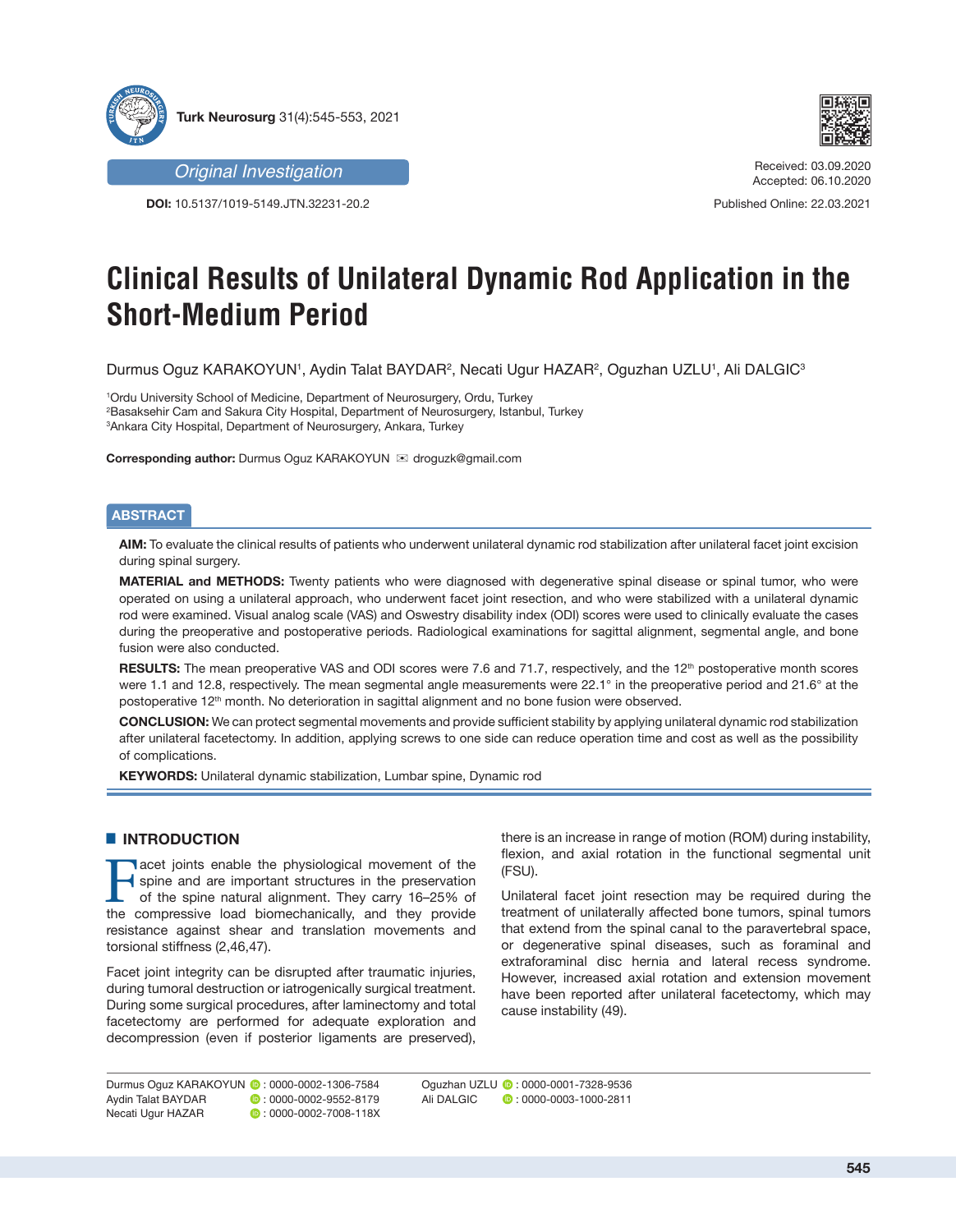Fusion operations with transpedicular screws and cages are widely used in the treatment of unstable spine segments. However, the resulting bone solid fusion has been shown to accelerate degenerative changes at adjacent moving levels over time (33,45). Various dynamic systems have been used to avoid this process, which is defined as adjacent segment disease (ASD), and to protect the movement in the FSU (11,35- 37). Instead of using complex systems to treat iatrogenic instability caused by unilateral facetectomy and maintain segmental movement, FSU instability can be corrected by applying dynamic stabilization from one side (8).

The present study examines the clinical and radiological results of patients who underwent unilateral dynamic rod stabilization after unilateral facet joint excision during spinal surgery.

## █ **MATERIAL and METHODS**

Ethics committee approval for our study numbered 128 was obtained from Ordu University on June 11, 2020.

#### **Study Population**

The study population included 20 patients (8 male, 12 female) with degenerative spinal disease or spinal tumor who underwent an operation in Ankara Numune Training and Research Hospital between 2013 and 2018 and were stabilized with unilateral dynamic rod after unilateral facet joint resection. The age distribution was 13–72 years old (mean=41.2). The follow-up duration was 12–60 months (mean=31.6). There were nine cases with degenerative diseases, such as foraminal/ extraforaminal disc hernia or lateral recess syndrome due to facet hypertrophy. There were 11 cases of spinal tumor, nerve sheath tumor, or bone tumor of the vertebra. The diagnoses and applied surgical procedures are given in Table I.

Dynamic stabilization was applied in all cases since disc heights were preserved and osteodegenerative changes, such as osteofid formation, spondylolisthesis, and sequence defects, were not observed except for the defined lesion levels. Patients who underwent bilateral dynamic stabilization or rigid stabilization and had a follow-up time of less than one year were not included in the study.

#### **Surgical Techniques**

All operations were conducted in the prone position, and all patients were opened with a midline incision. The thoracolumbar fascia was opened unilaterally, and the paravertebral muscles were lateralized by blunt dissection. The pathology level was determined with the help of a C-arm, and unilateral facetectomy was performed regardless of whether hemilaminectomy/total laminectomy was performed. All patients were treated with polyaxial transpedicular screws and then stabilized with dynamic rod. The layers were closed in an anatomical plan. The patients were mobilized on the first day of postop without using an orthosis.

Ten patients were operated on with titanium dynamic rods (Spine Master, Istanbul, Turkey) using single-level stabilization. The other 10 patients were operated on with

polyetheretherketone (PEEK) rods (Osimplant, Istanbul, Turkey); single-level stabilization was used in three cases, twolevel stabilization in five cases, and three-level stabilization in two cases. Pedicle screws are 5.5–6.5 mm in diameter and 40–45 mm in length. Dynamic rods have a diameter of 5.5–6.5 mm.

### **Evaluations**

Visual analog scale (VAS) and Oswestry disability index (ODI) scores were used clinically evaluate the patients. Preoperative values and postoperative values at  $3<sup>rd</sup>$ ,  $6<sup>th</sup>$ , and  $12<sup>th</sup>$  month were evaluated, and the preoperative and postoperative 12-month scores were compared.

The radiological evaluation was conducted by measuring spinal alignments and segmental angles on direct radiographs and comparing the results for the preoperative and postoperative periods. A segmental angle can be calculated by measuring the angle between the lines from the upper endplate of the upper vertebrae and the lower endplate of the lower vertebrae of the stabilized segments (Figure 1).

Bone fusion and segmental instability were evaluated using computed tomography and dynamic radiographs. In addition, residual spinal tumors or spinal tumor recurrence were evaluated using contrasting magnetic resonance imaging (MRI) examinations.



**Figure 1:** Calculation of segmental angle.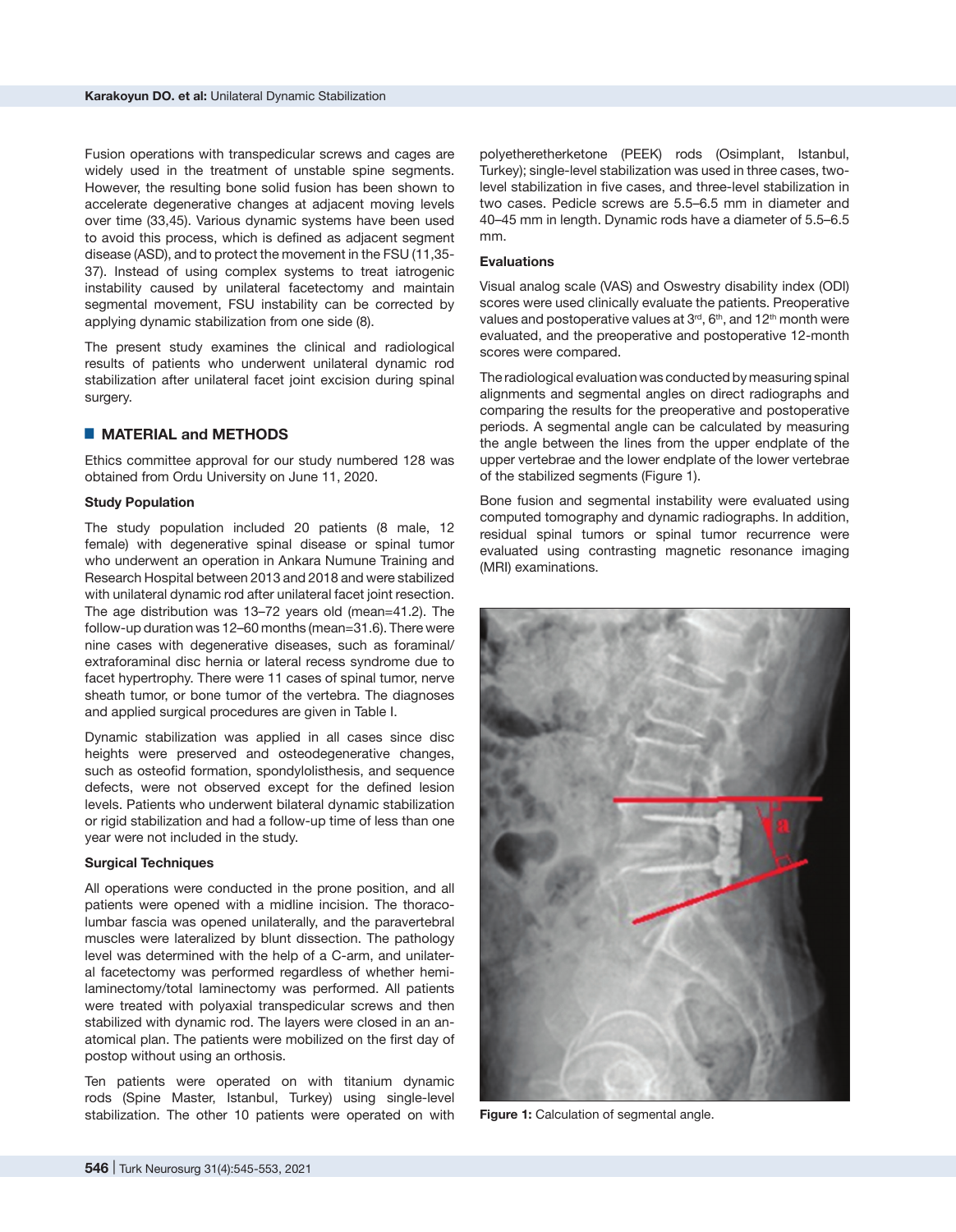| Case Age Sex   |    |   | Pathology                                          | <b>Surgical procedure</b>                                                               | <b>Segment</b>                          |
|----------------|----|---|----------------------------------------------------|-----------------------------------------------------------------------------------------|-----------------------------------------|
| 1              | 60 | M | Right L4-5 Foraminal<br>Disc Hernia                | Right L4-5 Facetectomy,<br>Discectomy                                                   | Right L4-5 Titanium Dynamic Rod         |
| $\overline{2}$ | 54 | F | Left L3-4 Extraforaminal<br>Disc Hernia            | Left L3-4 Facetectomy,<br>Discectomy                                                    | Left L3-4 Titanium Dynamic Rod          |
| 3              | 45 | F | Right L4-5 Extraforaminal<br>Disc Hernia           | Right L4-5 Facetectomy,<br>Discectomy                                                   | Right L4-5 Titanium Dynamic Rod         |
| 4              | 37 | M | Left L4-5 Foraminal<br>Disc Hernia                 | Left L4-5 Facetectomy,<br>Discectomy                                                    | Left L4-5 Titanium Dynamic Rod          |
| 5              | 54 | F | Left L4-5 Lateral Recess Syndrome                  | Left L4-5 Facetectomy                                                                   | Left L4-5 Titanium Dynamic Rod          |
| 6              | 38 | F | Left L4-5 Foraminal<br>Disc Hernia                 | Left L4-5 Facetectomy,<br>Discectomy                                                    | Left L4-5 Titanium Dynamic Rod          |
| 7              | 46 | F | Left L4-5 Lateral Recess Syndrome                  | Left L4-5 Facetectomy                                                                   | Left L4-5 Titanium Dynamic Rod          |
| 8              | 38 | M | Left L2-3 Extraforaminal<br>Disc Hernia            | Left L2-3 Facetectomy,<br>Discectomy                                                    | Left L2-3 Titanium Dynamic Rod          |
| 9              | 64 | M | Left L4-5 Extraforaminal<br>Disc Hernia            | Left L4-5 Facetectomy,<br>Discectomy                                                    | Left L4-5 Titanium Dynamic Rod          |
| 10             | 41 | F | L1-2 Spinal Tumor,<br>Meningioma                   | Left L1-2 Laminectomy,<br>Facetectomy, Intradural<br><b>Tumor Excision</b>              | Left L1-2 Titanium Dynamic Rod          |
| 11             | 13 | F | L4 Vertebrae Aneurysmal<br><b>Bone Cyst</b>        | Left L3-4, L4-5 Facetectomy,<br><b>Tumor Excision</b>                                   | Left L3-4, L4-5 PEEK Rod                |
| 12             | 72 | M | L3 Vertebral Bone Tumor,<br>Osteoma                | Right L2-3, L3-4 Facetectomy,<br><b>Tumor Excision</b>                                  | Right L2-3, L3-4 PEEK Rod               |
| 13             | 48 | F | T10-12 Cystic Spinal Tumor,<br><b>Hydatid Cyst</b> | T10-11-12 Laminectomy,<br>Left T10-11, T11-12, T12-L1<br>Fasetectomy, Tumor Excision    | Left T10-11, T11-12, T12-L1 PEEK<br>Rod |
| 14             | 24 | M | T12-L1 Vertebrae Aneurysmal<br><b>Bone Cyst</b>    | T12-L1 Laminectomy, Right T12-L1,<br>L1-2 Facetectomy Tumor Excision                    | Right T12- L1, L1-2 PEEK Rod            |
| 15             | 46 | F | Recurrent T10 Vertebral Mass,<br>Hemangioma        | T10-11 Laminectomy, Left T9-10,<br>T10-11 Facetectomy Tumor Excision                    | Left T9-10, T10-11 PEEK Rod             |
| 16             | 28 | M | T6-7 Vertebral Bone Tumor,<br>Osteoblastoma        | Left T 6-7-8 Laminectomy,<br>Left T5-6, T6-7, T7-8 Facetectomy<br><b>Tumor Excision</b> | Left T 5-8 PEEK Rod                     |
| 17             | 39 | M | T10-11 Spinal Tumor,<br>Schwannoma                 | T10-11 Laminectomy, Right T10-11,<br>T11-12 Facetectomy, Tumor Excision                 | Right T10-11 T11-12 PEEK Rod            |
| 18             | 42 | F | L3 Spinal Tumor,<br>Schwannoma                     | Left L3-4 Laminectomy,<br>Facetectomy, Tumor Excision                                   | Left L3-4 PEEK Rod                      |
| 19             | 19 | F | L5 Spinal Tumor,<br>Schwannoma                     | Right L5 Laminectomy, L5-S1<br>Facetectomy + Spinal Tumor<br>Excision                   | Right L5-S1 PEEK Rod                    |
| 20             | 15 | F | T9 Spinal Tumor,<br>Schwannoma                     | Left T9-10 Laminectomy T9-10<br>Facetectomy, Tumor Excision                             | Left T9-10 PEEK Rod                     |

**Table I:** Diagnoses of the Cases and Surgical Interventions

*M: Male, F: Female.*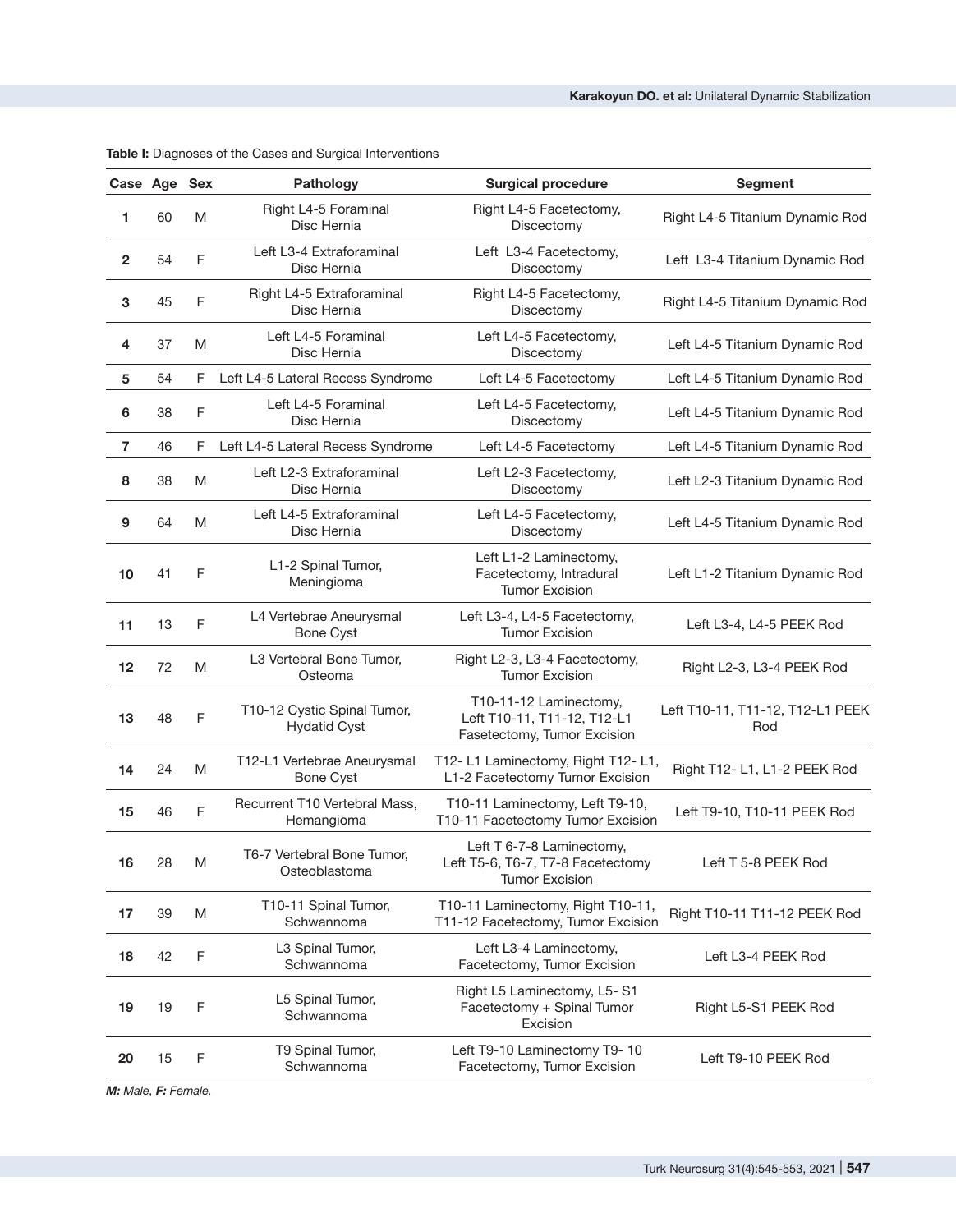#### **Case Examples**

**Case 9:** A 64-year-old male presented with complaints of back and left leg pain. In the lumbar MRI examination, an extraforaminal disc hernia was detected in the left L4-5 distance. The patient was operated on, and a left L4-5 facetectomy and a sequestered disc discectomy were performed. Left L4-5 transpedicular polyaxial screws and dynamic rod stabilization were applied for segmental instability (Figure 2A, B). The patient was discharged 24 hours after the operation and did not have neurological deficits in the postoperative period.

**Case 16:** A 28-year-old male with back pain was found to have a T5-6 vertebral mass. After examination, the mass was excised during an operation. Dynamic stabilization was performed with a left T5-8 transpedicular screws and a PEEK cage. During the pathological examination, the mass was determined to be an osteoblastoma (Figure 3A, B).

#### **Statistical Analysis**

The data was analyzed using IBM Statistical Package for the Social Sciences (SPSS) for Windows (V24). Continuous variables were expressed as means and standard deviations (SD), and the rate of change and categorical variables were expressed as frequencies (n) and percentages (%). Statistical analysis of all data was performed using the paired sample t-test. Continuous variables were presented as mean differences, and the threshold for statistical significance was set to p<0.05.

## █ **RESULTS**

All patients were evaluated the  $3<sup>rd</sup>$ ,  $6<sup>th</sup>$ , and  $12<sup>th</sup>$  postoperative months, and the clinical and radiological assessments were recorded.

#### **Clinical Assessment**

The mean VAS and ODI scores decreased significantly from 7.6 and 71.7, respectively, in the preoperative period to 1.1 and 12.8, respectively, during the 12-month postoperative evaluation period. The decreases were statistically significant (p=0.000) (Table II).

#### **Radiological Assessment**

No bone fusion or adjacent segment disease findings were



**Figure 2: A)** In lumbar MR examination, an extraforaminal disc hernia is seen in the left L4-5 distance (left: sagittal, right: axial). **B)** Image of dynamic stabilization material on anteroposterior (left) and lateral (right) radiographs taken in the postoperative period.



**Figure 3:** Preoperative and postoperative images of case 16; **A)** image of thoracic 5-6 involvement in preoperative whole body bone scintigraphy, **B)** Dynamic stabilization view with left T5-8 PEEK rod on postoperative direct radiography (left: lateral, right: anteroposterior).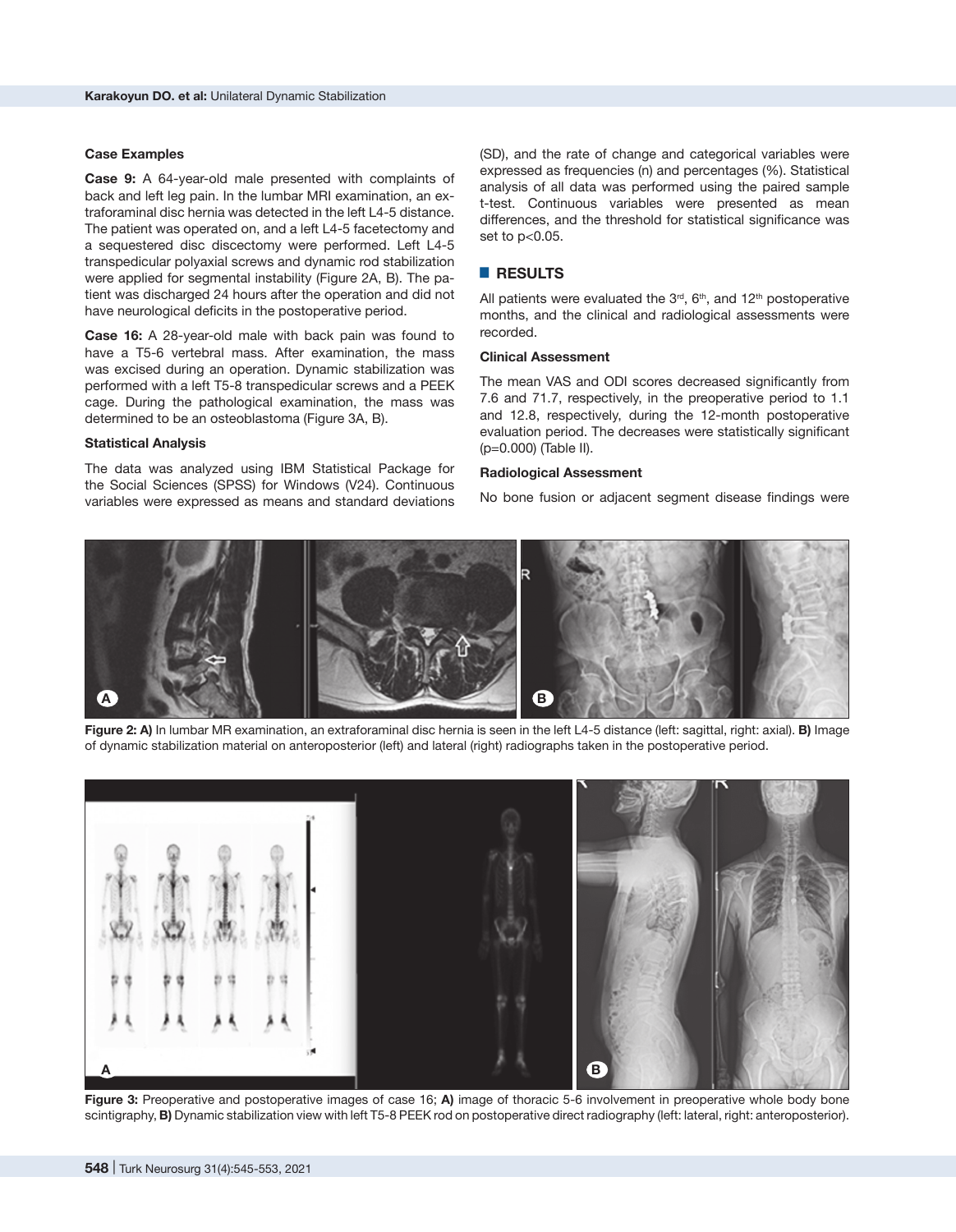detected radiologically at the  $12<sup>th</sup>$  postoperative month. The mean segmental angle measurements were 22.1° in the preoperative period and  $21.6^\circ$  at the  $12^{th}$  postoperative month; this decrease was not statistically significant (p=0.18). During the follow-up period, there was no deterioration in sagittal alignment, and no bone fusion was observed.

The mean ODI, VAS, and segmental angle values and the paired sample test results (p-values) are given in Table III.

#### **Complications**

None of the patients needed reoperation in the postoperative period due to screw malposition, wound infection, or pseudomeningocele. During the postoperative period, there where no complication related to the PEEK rod or the dynamic route.

In three cases, which each involved an operation for a schwannoma, a sensory deficit compatible with the lesion level was observed. No reduction in motor function was observed in any of the patients during the postoperative period.

## █ **DISCUSSION**

Facet joints are structures involved in the movement of the spine, load distribution, and stabilization. The upper facet is

Table II: ODI, VAS and Segmental Angle Values at Preoperative and Postoperative 12<sup>th</sup> Month

|                         | Preoperative     |     |                        | Postoperative (12 <sup>th</sup> month) |                |                        |
|-------------------------|------------------|-----|------------------------|----------------------------------------|----------------|------------------------|
| Case                    | <b>VAS</b>       | ODI | <b>Segmental Angle</b> | <b>VAS</b>                             | ODI            | <b>Segmental Angle</b> |
| 1                       | 9                | 74  | 22                     | $\mathsf 0$                            | $\,6\,$        | 20                     |
| $\overline{\mathbf{2}}$ | $10$             | 82  | $\,8\,$                | $\mathsf 0$                            | $\,8\,$        | $\overline{7}$         |
| 3                       | $10$             | 78  | 15                     | 1                                      | $\overline{4}$ | 17                     |
| $\overline{\mathbf{4}}$ | 8                | 72  | 17                     | $\overline{c}$                         | 12             | 17                     |
| 5                       | $\overline{7}$   | 68  | 24                     | $\overline{2}$                         | 14             | 23                     |
| $\bf 6$                 | $\,8\,$          | 70  | 26                     | $\overline{c}$                         | 20             | 25                     |
| $\overline{7}$          | $\overline{7}$   | 62  | 23                     | 1                                      | 16             | 20                     |
| 8                       | $\overline{7}$   | 66  | 18                     | $\overline{2}$                         | 18             | 16                     |
| $\boldsymbol{9}$        | $\boldsymbol{9}$ | 80  | 21                     | 1                                      | 12             | 18                     |
| 10                      | $\overline{7}$   | 70  | 10                     | 1                                      | 14             | 10                     |
| 11                      | $\,6$            | 68  | 12                     | $\overline{c}$                         | 20             | 12                     |
| 12                      | 8                | 72  | 24                     | 1                                      | 12             | 24                     |
| 13                      | $\overline{7}$   | 70  | 28                     | $\overline{c}$                         | 20             | 28                     |
| 14                      | $\overline{7}$   | 80  | 23                     | 1                                      | 14             | 23                     |
| 15                      | $\overline{7}$   | 70  | 28                     | $\mathbf{1}$                           | 14             | 26                     |
| 16                      | 8                | 78  | 35                     | $\mathsf 0$                            | $\overline{4}$ | 38                     |
| 17                      | $\overline{7}$   | 68  | 25                     | 1                                      | 14             | 23                     |
| 18                      | 6                | 66  | 16                     | $\mathsf 0$                            | 8              | 16                     |
| 19                      | $\,6\,$          | 68  | 26                     | 1                                      | 14             | 26                     |
| 20                      | $\,8\,$          | 72  | 40                     | 1                                      | 12             | 42                     |

Table III: Preoperative and Postoperative (12<sup>th</sup> month) ODI, VAS and Segmental Angle Mean Scores

|                        | <b>Preoperative</b> | Postoperative (12 <sup>th</sup> month) |       |
|------------------------|---------------------|----------------------------------------|-------|
| <b>ODI</b>             | 71.7                | 12.8                                   | 0.000 |
| <b>VAS</b>             | 7.6                 |                                        | 0.000 |
| <b>Segmental Angle</b> | 22.1                | 21.6                                   | 0.180 |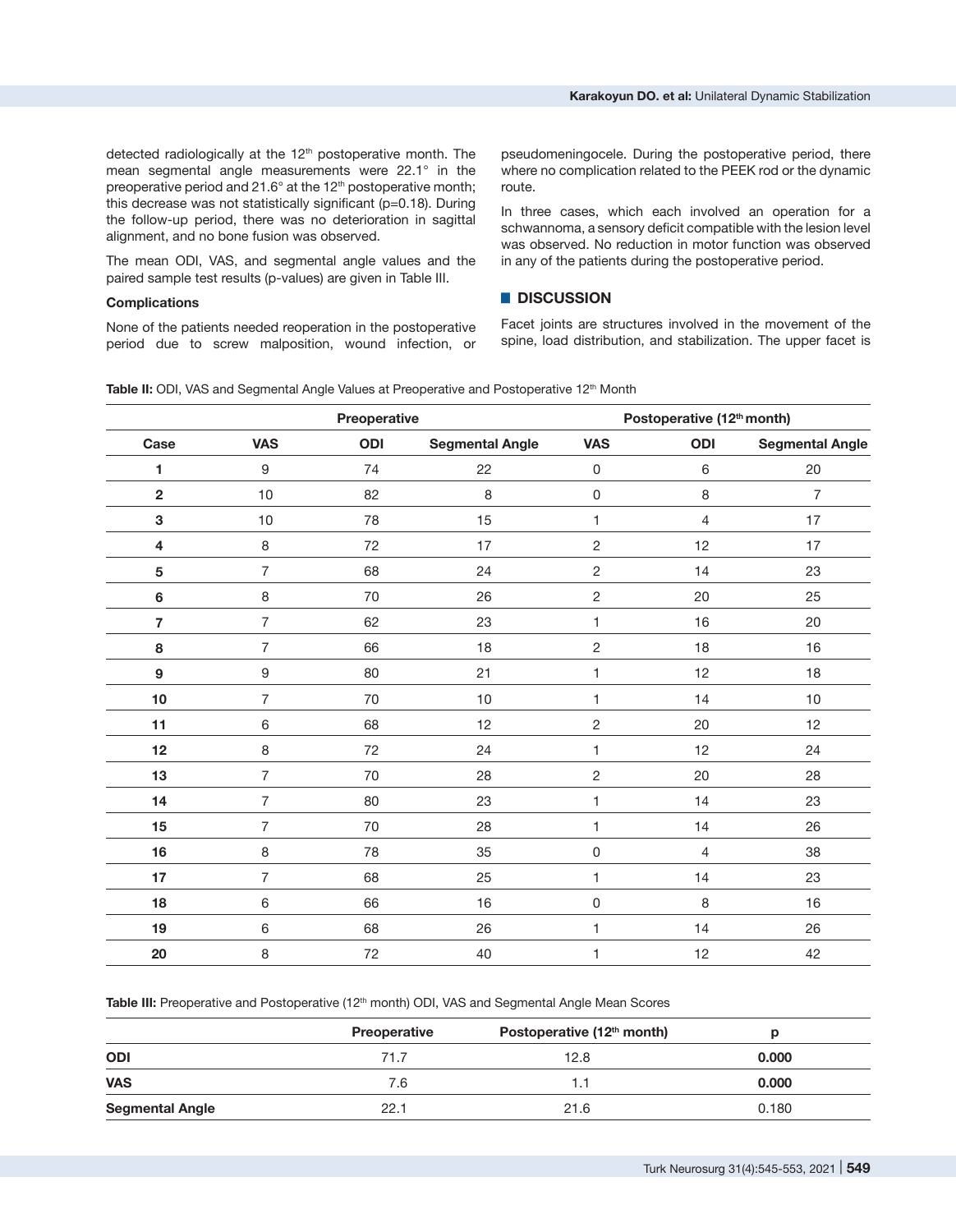responsible for carrying the joint load, and the lower facet distributes the joint load. Facet joints in sagittal orientation in the lumbar region allow flexion and extension while limiting axial rotation movement.

The range of motion in the lumbar region is 12-17° in flexionextension movement, 7-9° in lateral bending, and 3° in each segment in axial rotation (32). Many studies have shown the biomechanical importance of facet joints in the spine. Voronov et al. reported in their cadaver study that there was an increase in angular ROM in all directions after laminectomy and bilateral facetectomy. This increase reported that from 15.3° to 18.7° in flexion-extension, from  $8.2^\circ$  to  $9.3^\circ$  in lateral bending, from 3.7° to 5.9° in axial rotation movement (43). Tender et al. in the cadaver study, it was reported that after unilateral facetectomy applied to the L5-S1 segment, ipsilateral axial rotation increased 1.4° and axial ROM increased 3° (41). In a study of the lumbar spine of sheep, Karakoyun et al. observed that spinal segments that underwent unilateral facetectomy were not as stable as those of the control group that did not undergo facetectomy (19). In an in vitro experiment on fresh human lumbar spine segments, Abumi et al. reported an increase in flexion movement after medial facetectomy and an increase in axial rotation after unilateral facetectomy (1). Similarly, Zeng et al. reported that axial rotation and extension movement increased after unilateral facetectomy and may lead to instability (49). Meanwhile, Zander et al. reported that a stability difference only occurred in flexion movement in bilateral laminectomy with hemilaminectomy, while axial rotation increased after total facetectomy and laminectomy (48). Another study showed that, even if the posterior ligaments are preserved, instability occurs in the FSU after total facetectomy (11).

Due to the importance of facet joint functions, neurosurgeons tend to protect the joint. In spinal stenosis cases, it was reported that biomechanical instability and kinematics changed less when facet-sparing laminectomy was performed instead of total facetectomy (12). Kato et al. reported that stabilization can be preserved in osteoplastic laminectomy that preserves the spinous process and the facet joint (20). However, facet joint resection may be inevitable for the treatment of foraminal or extraforaminal disc hernias, foraminal stenoses due to facet hypertrophy, intradural or extradural spinal cord tumors in the appropriate lateralization, and lateralized tumors in the spine. Facet joint resection may be the cause of instability even if it is unilateral (49).

Meanwhile, Natarjan et al. reported that abnormal movements occurring after facetectomy may require fusion (31). In addition to the bilateral transpedicular fusion treatment, some patients have been fused with a unilateral pedicle screws or instability after unilateral facetectomy (14,42,47). Molinari et al. in their systematic review, similar fusion rates were reported in unilateral and bilateral rigid stabilization applications (29). Likewise, Işık et al. they reported that there was no difference between ASD rates and fusion rates (18). It has also been reported that the risk of developing ASD in the neighboring segment increases after fusion operations due to intradiscal pressure increase, which may change the ROM and the

sagittal alignment (5,17). In comparison, with rigid stabilization techniques, segmental motion can be preserved by applying dynamic stabilization; thus, fusion-related ASD risk can be reduced (8).

McAfee et al. applied the total posterior arthroplasty system (TPAS) after bilateral laminectomy and facetectomy to patients with spinal stenosis and spondylolisthesis due to facet arthropathy and achieved multiaxial stability in flexion, extension, rotation, and lateral bending motions; their radiological and functional results were good at the 12-month follow-up (26). Anekstein et al. reported that clinical improvement and radiological stability were maintained during the 7-year follow-up of 10 patients who underwent TPAS (4). Meanwhile, Phillips et al. reported that the ROM and the quality of the operated segment were restored by applying a total facet arthroplasty system and that the ROM in adjacent segments showed near-normal improvement (36). Although other methods assume the role of the facet joint, such as the dynamic stabilization system (DSS, Paradigm Spine) and Stabilimax ZN. Applied Spine, USA) (35,37), the clinical applications of these systems are challenging and complex (34).

Instead of such complex systems, it may be sufficient to stabilize FSU movements with a unilateral dynamic rod (34). According to Bozkus et al., sufficient stability can be created by using a unilateral dynamic screw or a dynamic rod instead of a fusion treatment and the instability that develops with facetectomy (8). Ozer et al. reported that unilateral stabilization with a dynamic screw and a dynamic rod was applied in a series of 10 cases for the treatment of disc hernias at the foraminal level; the functional movements of the facet joint were preserved (34). In our study, in addition to foraminal and extraforaminal disc hernias, sufficient stability and segmental movement were maintained in patients with unilaterally approached spinal cord tumors.

Bisceglia et al. in his literature review evaluating the 15-year survey of solitary fibrous tumors of the central nervous system, he reported that meningeoma, schwannoma and neurofibroma are generally good prognosis tumors (6). In addition, in these tumors, recurrence can be expected in case of subtotal resection or atypia, metastasis and tumor-related deaths are rarely observed (6). Most intradural extramedullary tumors in the thoracic and lumbar regions (e.g., schwannoma) result from the dorsal root ganglion. A limited laminectomy, which usually protects the facet joints, may be sufficient to remove these lesions. However, aggressive facetectomies may be required in foraminal extradural lesions. Moreover, it may be necessary to perform transpedicular, lateral extracavitary, or costotransversectomy in the thoracic wall and mediastinal lesions (23,30). Ando et al. performed a single-stage posterolateral approach and bilateral rigid stabilization for instability that may occur after the excision of thoracic dumbbell tumors in 16 cases series (3). Four of our cases were diagnosed as shcwannoma and 1 case as menengioma. No recurrence was observed in the clinical follow-up and follow-up of these cases. Aneurysmal bone cyst is a benign lesion that can involve almost all bones and it is rarely observed to undergo malig-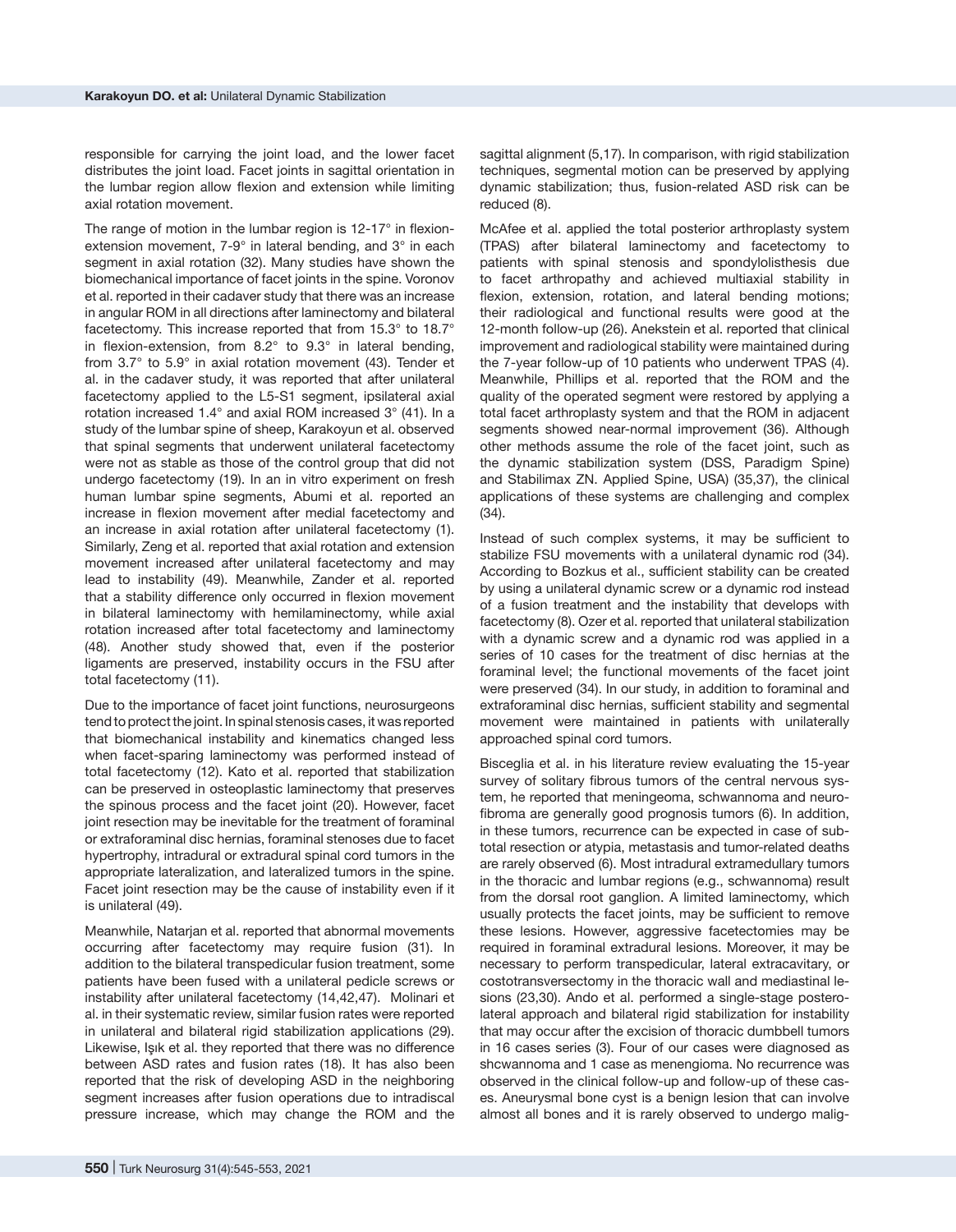nant transformation (15). Mankin et al. In his series of aneurysmal bone cysts of 150 cases, he reported that spinal involvement was present in 11 cases and that the main problem in treatment was local recurrence in 20% of the cases (25). Two of our cases were operated for aneurysmal bone cysts and no recurrence was observed in these cases during the follow-up. Osteoblastomas are lesions with aggressive behavior due to extensive uncontrollable recurrences compared to osteoid osteomas (44). Osteoblastomas are benign locally aggressive pirmer bone tumors that are frequently observed in the 2<sup>nd</sup> and 3<sup>rd</sup> decade of life (7). In their series of 360 cases of osteoblastoma, Lukas et al. reported that although most lesions were well circumscribed, there were findings suggestive of malignancy in 12% of cases (24). Enneking classification is widely used in muscle and skeletal system tumors (13). In this classification, the histological type of the tumor, the location of the tumor and the presence or absence of distant metastasis are evaluated. According to this classification, stage 1 lesions are defined as latent, stage 2 lesions as locally active, and stage 3 lesions as locally aggressive lesions. Harrop et al. reported that the recurrence rate after subtotal resection was 10-15% in stage 2 tumors and 50% in stage 3 tumors (16). Therefore, he recommended comprehensive intralesional curettage for stage 1-2 lesions and extensive resection for stage 3 tumors (16). Dynamic stabilization was performed with a PEEK rod after extensive surgical resection in our 2 patients who were diagnosed with osteoma and osteoblastoma by pathological examination. Although the follow-up periods of these patients were short, no recurrence or distant metastasis was observed. Hydatid cyst occurs due to echinococcus granulosus parasite and spinal involvement is rarely seen (9). If cyst rupture occurred before resection, it may require reoperation accordingly (9). In our case, hypertonic saline was used during the operation and albendazole treatment was started in the postoperative period. In this case, reoperation was not required during the follow-up.

Meanwhile, surgical stabilization was performed on the patients in the present study to remove the facet joint(s) during vertebral mass and dumbbell tumor excision. In our cases, which were stabilized with a dynamic rod, decreases in the ODI and VAS values were observed in the postoperative period. In addition, there was no deterioration in sagittal alignment during the postoperative period. No clinical study involving a comparison of unilateral dynamic rods and rigid rods has been found in the literature.

Studies have shown that the risk of ASD can be reduced by preventing deterioration of the posterior elements (5,17). The unilateral approach was used in the surgical treatment of our cases. The risk of ASD can be reduced by preserving the opposite side paravertebral muscles, facet joint, lamina, and ligamentum flavum. However, the follow-up time in our series was not long enough to provide results in terms of ASD development.

Today, a unilateral approach is used in the surgical treatment of many diseases affecting the spine and the spinal cord, and this trend is gradually increasing. Decompression procedures, especially for lumbar spinal stenosis, are almost routinely performed on one side. Cavusoglu et al. reported that adequate decompression can be achieved by applying bilateral decompression with a unilateral approach for lumbar spinal stenosis cases (10). Similarly, decompression of the cervical narrow canal can be performed from one side (27,38). In a study on spondylolisthesis, a degenerative disease, patients who underwent transpedicular screw and minimally invasive transforaminal lumbar interbody fusion with a unilateral approach for the treatment of meyerding stage 1-2 spondylolisthesis had similar clinical results in their 12-month follow-up compared to bilateral cases (39). Mobbs et al. and KrishnanKutty et al. reported that intradural lesions with appropriate lateralization can be removed by unilateral hemilaminectomy (21,28).There are even presentations stating that intramedullary tumors can be removed from one side via the dorsal root entry zone (22,40). By using a unilateral approach, anatomical integrity is preserved as much as possible, and the potential for instability is reduced. Thus, hospital stay durations can be shortened, and treatment costs can be reduced (10,21). Since it was approached unilaterally, there was less blood loss during the operation, the operation time was shortened, and the cost was reduced; since the screw application was unilateral, the risk of screw-related complications was also reduced.

This study has some limitations. Its retrospective nature and the relatively low number of cases could decrease its scientific value. In addition, as our follow-up time was not long enough, evaluations could not be made in terms of ASD or fusion that may develop later. Therefore, prospective, large-scale, multicenter clinical trials are needed to further confirm our results.

## █ **CONCLUSION**

By applying unilateral dynamic rod stabilization after unilateral facetectomy, we can protect segmental movements and provide sufficient stability. In addition, applying screws to just one side can reduce operation time and cost as well as the possibility of complications.

#### █ **REFERENCES**

- 1. Abumi K, Panjabi MM, Kramer KM, Duranceau J, Oxland T, Crisco JJ: Biomechanical evaluation of lumbar spinal stability after graded facetectomies. [Spine](https://www.ncbi.nlm.nih.gov/pubmed/2267608/) 15:1142-1147, 1990
- 2. Adams MA, Hutton WC: The effect of posture on the role of the apophysial joints in resisting intervertebral compressive forces. J Bone J Surg (Br) 62:358-362, 1980
- 3. Ando K, Imagama S, Ito Z, Tauchi R, Muramoto A, Matsui H, Matsumoto T, Ishiguro N: Removal of thoracic dumbbell tumors through a single-stage posterior approach: Its usefulness and limitations. J Orthop Sci 18:380-387, 2013
- 4. Anekstein Y, Floman Y, Smorgick Y, Rand N, Millgram M, Mirovsky Y: Seven years follow-up for total lumbar facet joint replacement (TOPS) in the management of lumbar spinal stenosis and degenerative spondylolisthesis. [European Spine](https://link.springer.com/journal/586)  [Journal](https://link.springer.com/journal/586) 24:2306-2314, 2015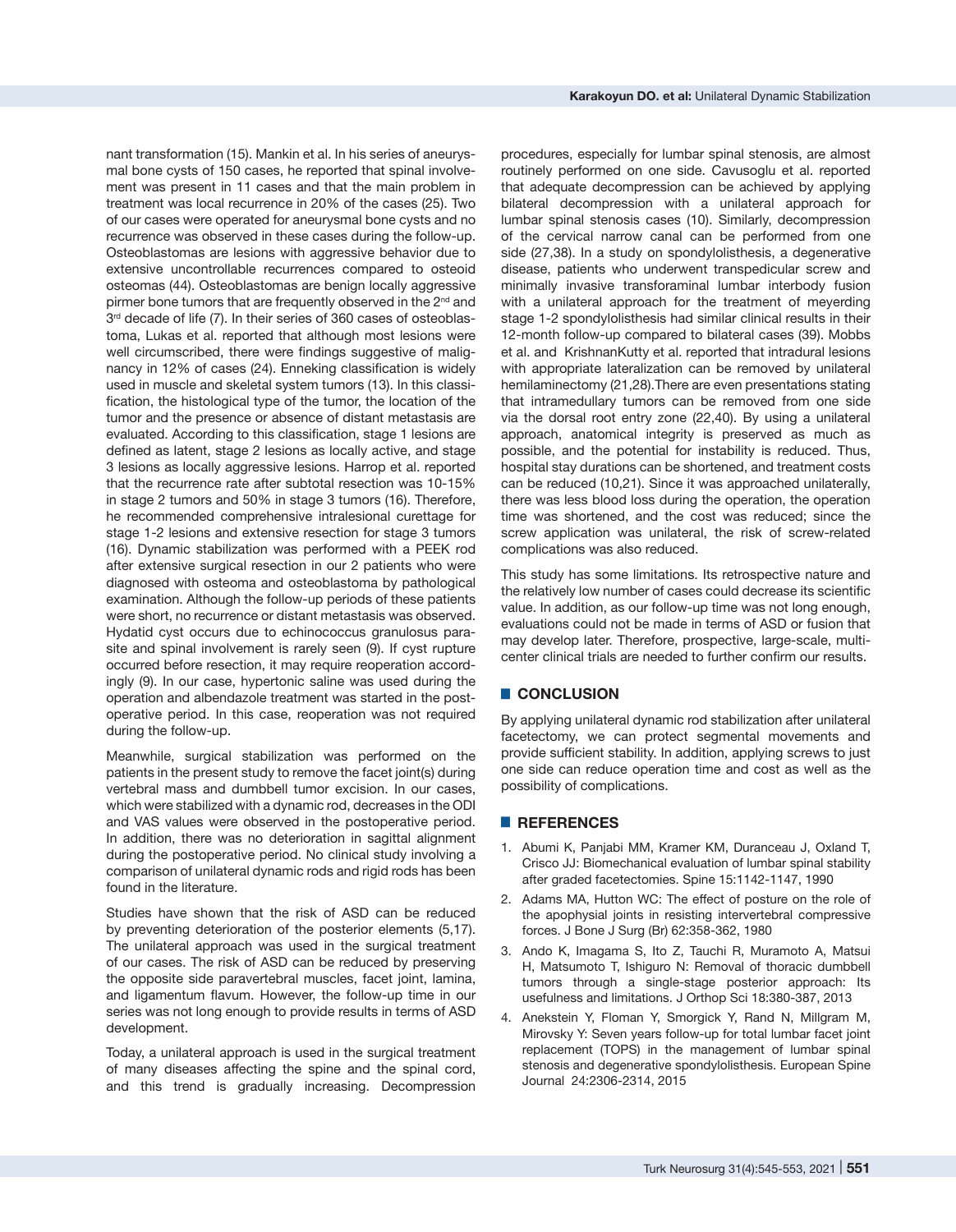- 5. Bae JS, Lee SH, Kim JS, Jung B, Choi G: Adjacent segment degeneration after lumbar interbody fusion with percutaneous pedicle screw fixation for adult low-grade isthmic spondylolisthesis: Minimum 3 years of follow-up. Neurosurgery 67:160-1608, 2010
- 6. Bisceglia M, Galliani C, Giannatempo G, Lauriola W, Bianco M, D'angelo V, Pizzolitto S, Vita G, Pasquinelli G, Magro G, Dor DB: Solitary fibrous tumor of the central nervous system: A 15-year literature survey of 220 cases (August 1996-July 2011). Adv Anat Pathol 18(5):356-392, 2011
- 7. Boriani S, Capanna R, Donati D, Levine A, Picci P, Savini R: Osteoblastoma of the spine. Clin Orthop Relat Res (278):37- 45, 1992
- 8. Bozkus H, Sasani M, Oktenoglu T, Aydin AL, Ozer AF: Unilateral dynamic stabilization for unilateral lumbar spinal pathologies; a new surgical concept. [Turk Neurosurg](https://www.ncbi.nlm.nih.gov/pubmed/23208903) 22:718- 723, 2012
- 9. Caglar YS, Ozgural O, Zaimoglu M, Kilinc C, Eroglu U, Dogan I, Kahilogullari G: Spinal hydatid cyst disease: Challenging surgery - an institutional experience. J Korean Neurosurg Soc 62(2):209-216, 2019
- 10. Cavusoglu H, Kaya RA, Turkmenoglu ON, Tuncer C, Colak I, Aydin Y: Midterm outcome after unilateral approach for bilateral decompression of lumbar spinal stenosis: 5-year prospective study. Eur Spine J 16:2133-2142, 2007
- 11. Cusick JF, Yoganandan N, Pintar FA, Reinartz JM: Biomechanics of sequential posterior lumbar surgical alterations. J Neurosurg 76:805-811, 1992
- 12. Detwiler PW, Spetzler CB, Taylor SB, Crawford NR, Porter RW, Sonntag VKH: Biomechanical comparison of facet-sparing laminectomy and Christmas tree laminectomy. J Neurosurg (Spine) 99:214-220, 2003
- 13. Enneking WF: A system of staging musculoskeletal neoplasms. Clin Orthop Relat Res 204:9-24, 1986
- 14. Fernandez-Fairen M, Sala P, Ramirez H, Gil J: A prospective randomized study of unilateral versus bilateral instrumented posterolateral lumbar fusion in degenerative spondylolisthesis. Spine 32:395-401, 2007
- 15. Guarnieri G, Vassallo P, Muto M, Muto M: Percutaneous treatment of symptomatic aneurysmal bone cyst of L5 by percutaneous injection of osteoconductive material (Cerament). BMJ Case Rep 2013: bcr2013010912, 2013
- 16. Harrop JS, Schmidt MH, Boriani S, Shaffrey CI: Aggressive "benign" primary spine neoplasms: Osteoblastoma, aneurysmal bone cyst, and giant cell tumor. Spine (Phila Pa 1976) 34(22):39-47, 2009
- 17. [Helgeson MD,](https://www.ncbi.nlm.nih.gov/pubmed/?term=Helgeson MD%5BAuthor%5D&cauthor=true&cauthor_uid=23420004) [Bevevino AJ](https://www.ncbi.nlm.nih.gov/pubmed/?term=Bevevino AJ%5BAuthor%5D&cauthor=true&cauthor_uid=23420004), [Hilibrand AS](https://www.ncbi.nlm.nih.gov/pubmed/?term=Hilibrand AS%5BAuthor%5D&cauthor=true&cauthor_uid=23420004): Update on the evidence for adjacent segment degeneration and disease. Spine J 13(3):342-351, 2013
- 18. Isik HS, Okutan O, Yildirim T, Akpinar E, Yilmaz A: Comparison of unilateral versus bilateral pedicle screw fixation in transforaminal lumbar interbody fusion for single level lumbar degenerative diseases and review of literature. Turk Neurosurg 28(5):731-739, 2018
- 19. Karakoyun DO, Ozkaya M, Okutan VC, Dalgic A, Belen D, Demir T: Biomechanical comparison of unilateral semi-rigid and dynamic stabilization on ovine vertebrae. Proc Inst Mech Eng H 229:778-785, 2015
- 20. Kato Y [Panjabi MM](https://www.ncbi.nlm.nih.gov/pubmed/?term=Panjabi MM%5BAuthor%5D&cauthor=true&cauthor_uid=9588472), [Nibu K:](https://www.ncbi.nlm.nih.gov/pubmed/?term=Nibu K%5BAuthor%5D&cauthor=true&cauthor_uid=9588472) Biomechanical study of lumbar spinal stability after osteoplastic laminectomy. [J](https://www.ncbi.nlm.nih.gov/pubmed/9588472/)  [Spinal Disord](https://www.ncbi.nlm.nih.gov/pubmed/9588472/) 11:146-150, 1998
- 21. Krishnan Kutty R, Sreemathyamma SB, Sivanandapanicker JL, Asher P, Prabhakar RB, Peethambaran A: Hemilaminectomy for spinal cord intradural tumors: An institutional experience. Asian J Neurosurg 13:760-765, 2018
- 22. Kumar A, Deopujari CE, Karmarkar VS: Dorsal root entry zone approach in ventral and eccentric intramedullary tumors: A report of 2 cases. Asian J Neurosurg 7:32-35, 2012
- 23. Kwon B, Kim DH: Lateral lumbar interbody fusion: Indications, outcomes, and complications. J Am Acad Orthop Surg 24: 96-105, 2016
- 24. Lucas DR, Unni KK, McLeod RA, O'Connor MI, Sim FH: Osteoblastoma: Clinicopathologic study of 306 cases. Hum Pathol 25(2):117-134, 1994
- 25. Mankin HJ, Hornicek FJ, Ortiz-Cruz E, Villafuerte J, Gebhardt MC: Aneurysmal bone cyst: A review of 150 patients. J Clin Oncol 2013:6756–6762, 2005
- 26. McAfee P, Khoo LT, Pimenta L, Capuccino A, Sengoz A, Coric D, Hes R, Conix B, Asgarzadie F, Hamzaoglu A, Mirofsky Y, Anekstein Y: Treatment of lumbar spinal stenosis with a total posterior arthroplasty prosthesiss Implant description, surgical technique, and a prospective report on 29 patients. Neurosurg Focus 22:E13, 2007
- 27. McAnany SJ, Qureshi SA: Minimally invasive cervical foraminotomy. JBJS Essent Surg Tech 6:e23, 2016
- 28. Mobbs RJ, Maharaj MM, Phan K, Rao PJ: Unilateral hemilaminectomy for intradural lesions. Orthop Surg 7:244- 249, 2015
- 29. Molinari R, Saleh A, Molinari R Jr, Hermsmeyer J, Dettori J: Unilateral versus bilateral instrumentation in spinal surgery: A systematic review. Global Spine J 5:185-194, 2015
- 30. Moses ZB, Barzilai O, O'Toole JE: Benign intradural and paraspinal nerve sheath tumors. [Neurosurg Clin N Am](https://www.ncbi.nlm.nih.gov/pubmed/32147013) 31:221- 229, 2020
- 31. Natarajan RN, Andersson GB, Patwardhan AG, Andriacchi TP: Study on effect of graded facetectomy on change in lumbar motion segment torsional flexibility using three-dimensional continuum contact representation for facet joints. J Biomech Eng 121:215-221, 1999
- 32. Oktenoglu T: Biomechanics of lumbar spine and lumbar disc In: Ozer F (ed), Lumbar Degenerative Disc Disease and Dynamic Stabilization, Istanbul: American Hospital Publications, 2011: 34-48
- 33. Okuda S, Iwasaki M, Miyauchi A, Aono H, Morita M, Yamamoto T: Risk factors for adjacent segment degeneration after PLIF. Spine (Phila Pa 1976) 29:1535-1540, 2004
- 34. Ozer AF, Suzer T, Sasani M, Oktenoglu T, Cezayirli P, Marandi HJ, Erbulut DU: Simple facet joint repair with dynamic pedicular system: Technical note and case series. [J Craniovertebr](https://www.ncbi.nlm.nih.gov/pubmed/25972711)  [Junction Spine](https://www.ncbi.nlm.nih.gov/pubmed/25972711) 6:65-68, 2015
- 35. Panjabi MM, Timm JP: Development of stabilimax NZ from biomechanical principles. SAS J 1:2-7, 2007